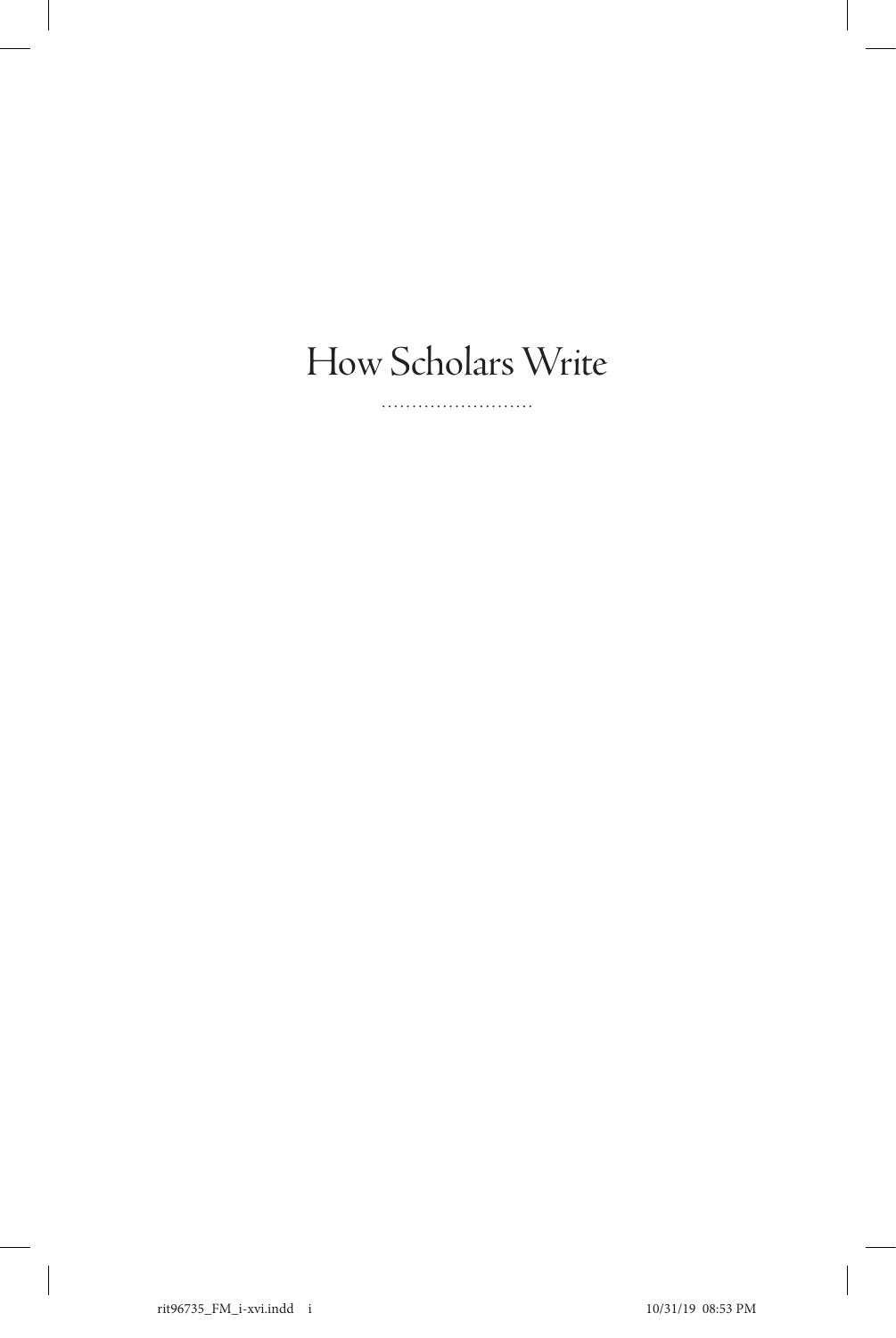$\overline{\phantom{a}}$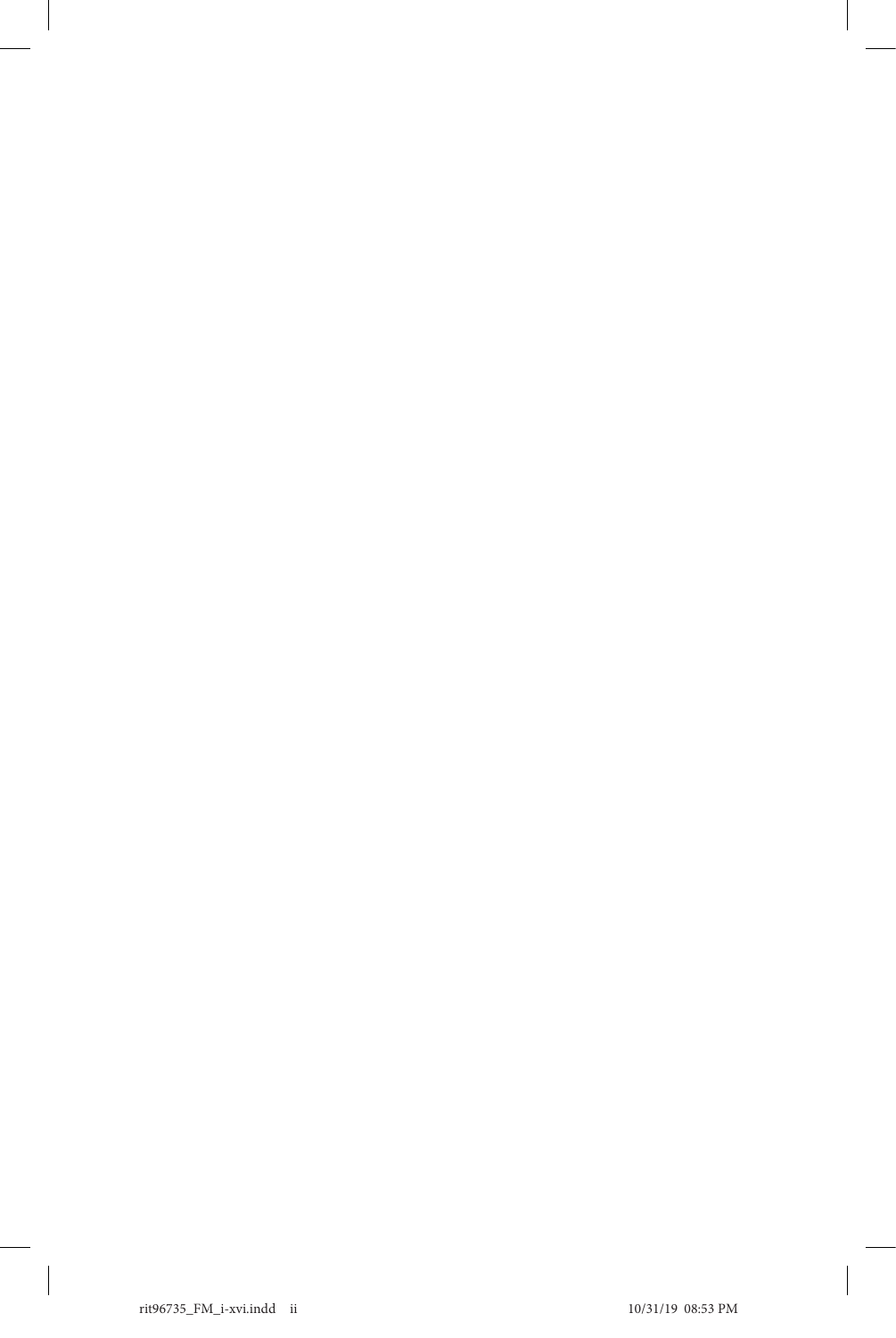# How Scholars Write

# **AARON RITZENBERG SUE MENDELSOHN**

New York Oxford OXFORD UNIVERSITY PRESS

rit96735\_FM\_i-xvi.indd iii 10/31/19 08:53 PM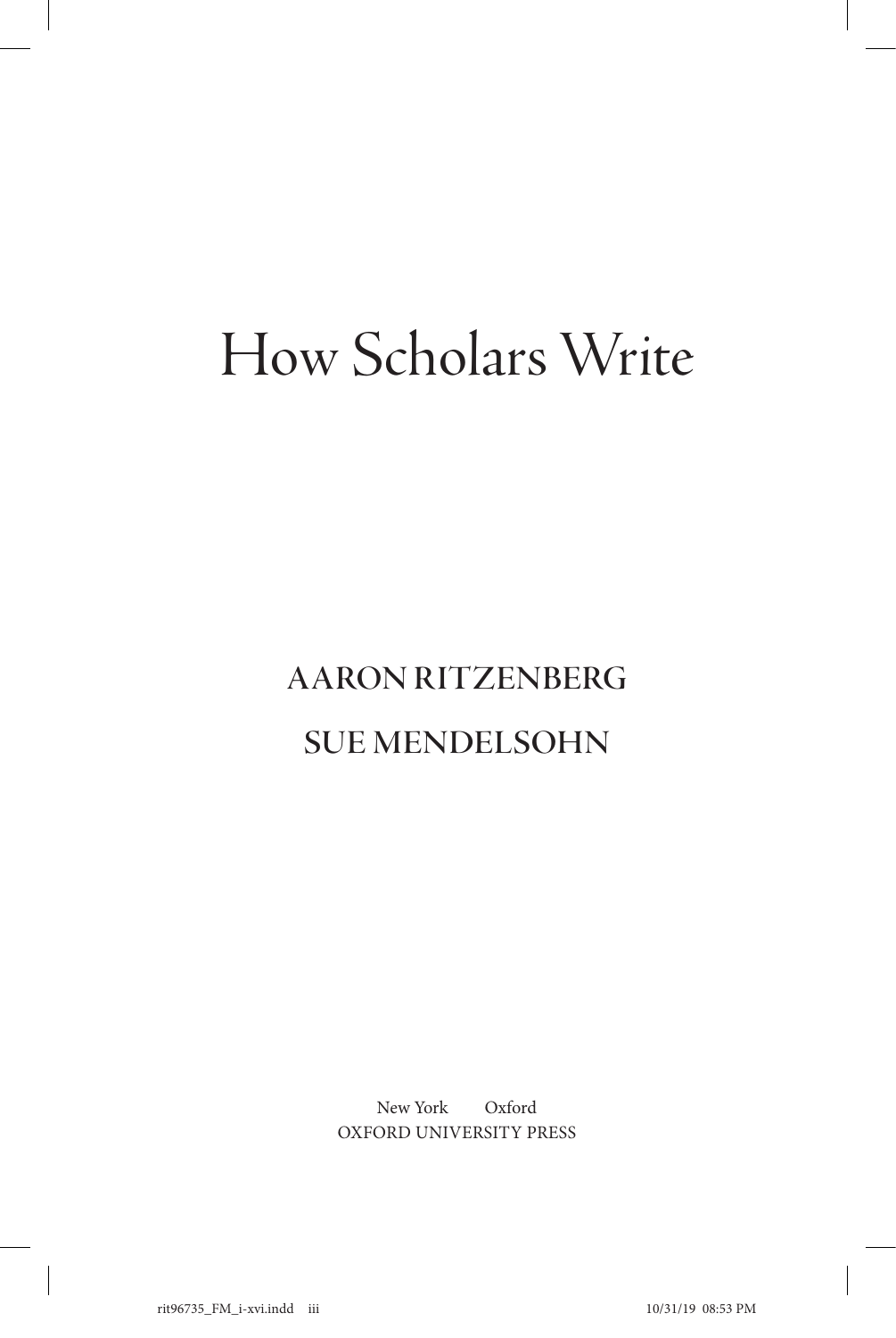Oxford University Press is a department of the University of Oxford. It furthers the University's objective of excellence in research, scholarship, and education by publishing worldwide. Oxford is a registered trade mark of Oxford University Press in the UK and certain other countries.

Published in the United States of America by Oxford University Press 198 Madison Avenue, New York, NY 10016, United States of America.

© 2021 by Oxford University Press

For titles covered by Section 112 of the US Higher Education Opportunity Act, please visit www.oup.com/us/he for the latest information about pricing and alternate formats.

All rights reserved. No part of this publication may be reproduced, stored in a retrieval system, or transmitted, in any form or by any means, without the prior permission in writing of Oxford University Press, or as expressly permitted by law, by license, or under terms agreed with the appropriate reproduction rights organization. Inquiries concerning reproduction outside the scope of the above should be sent to the Rights Department, Oxford University Press, at the address above.

You must not circulate this work in any other form and you must impose this same condition on any acquirer.

#### **Library of Congress Cataloging-in-Publication Data**

Names: Ritzenberg, Aaron, author. | Mendelsohn, Sue, author. Title: How scholars write / Aaron Ritzenberg, Sue Mendelsohn. Description: New York : Oxford University Press, 2021. | Includes bibliographical references and index. | Summary: "How Scholars Write is an affordable, pocket-sized research and composition guide that offers a descriptive approach to research. It can be used in conjunction with readings of the instructors' choosing, Instead of providing specific rules or formulas, this book describes how actual researchers work. How Scholars Write demystifies the writing process by explaining tools and techniques that all writers can use"—Provided by publisher. Identifiers: LCCN 2019033371 (print) | LCCN 2019033372 (ebook) | ISBN 9780190296735 (paperback) | ISBN 9780190095840 (ebk) | ISBN 9780190095833 (ebk) Subjects: LCSH: Academic writing—Handbooks, manuals, etc. | Research—Methodology—Handbooks, manuals, etc. Classification: LCC LB2369 .R556 2021 (print) | LCC LB2369 (ebook) | DDC 808.06/6378—dc23 LC record available at https://lccn.loc.gov/2019033371 LC ebook record available at https://lccn.loc.gov/2019033372 Printing number: 9 8 7 6 5 4 3 2 1 Printed in the United States of America

on acid-free paper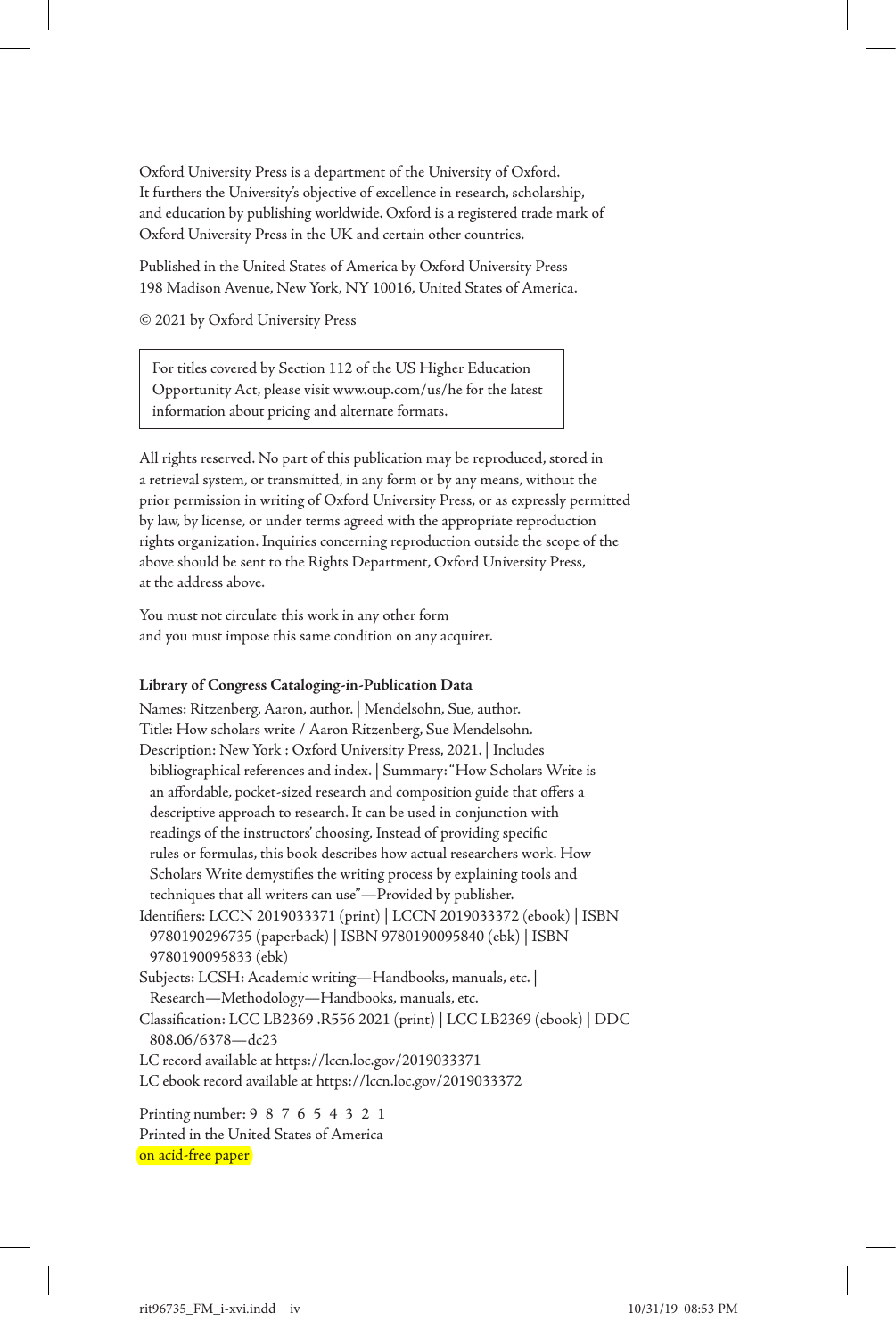## **TABLE OF CONTENTS**

Preface ix Acknowledgments xiii

| <b>CHAPTER 1</b> | The Pursuit of Ignorance<br>$\mathbf{1}$                            |
|------------------|---------------------------------------------------------------------|
|                  | Mindset: Knowledgeable Ignorance Propels Research<br>$\overline{2}$ |
|                  | Tools & Techniques: Reading and Writing to Discover<br>- 8          |
| <b>CHAPTER 2</b> | <b>Scholarly Problems</b> 12                                        |
|                  | Mindset: Research Is a Form of Scholarly                            |
|                  | Conversation<br>- 13                                                |
|                  | Tools & Techniques: Locating a Scholarly Problem with               |
|                  | <b>Stakes</b><br>- 18                                               |
| <b>CHAPTER 3</b> | Projects 35                                                         |
|                  | Mindset: A Project Provides a Plan to Address                       |
|                  | a Problem 35                                                        |
|                  | Tools & Techniques: Designing Do-able Projects<br>39                |
| <b>CHAPTER 4</b> | <b>Claims</b><br>51                                                 |
|                  | Mindset: Claims Contribute Original and Significant                 |
|                  | Ideas 52                                                            |
|                  | Tools & Techniques: Moving from Observations                        |
|                  | to Claims<br>62                                                     |
| <b>CHAPTER 5</b> | <b>Managing Sources</b> 76                                          |
|                  | Mindset: Research Systems Are Inventional 77                        |
|                  | Tools & Techniques: Making Your Research Systematic<br>81           |

v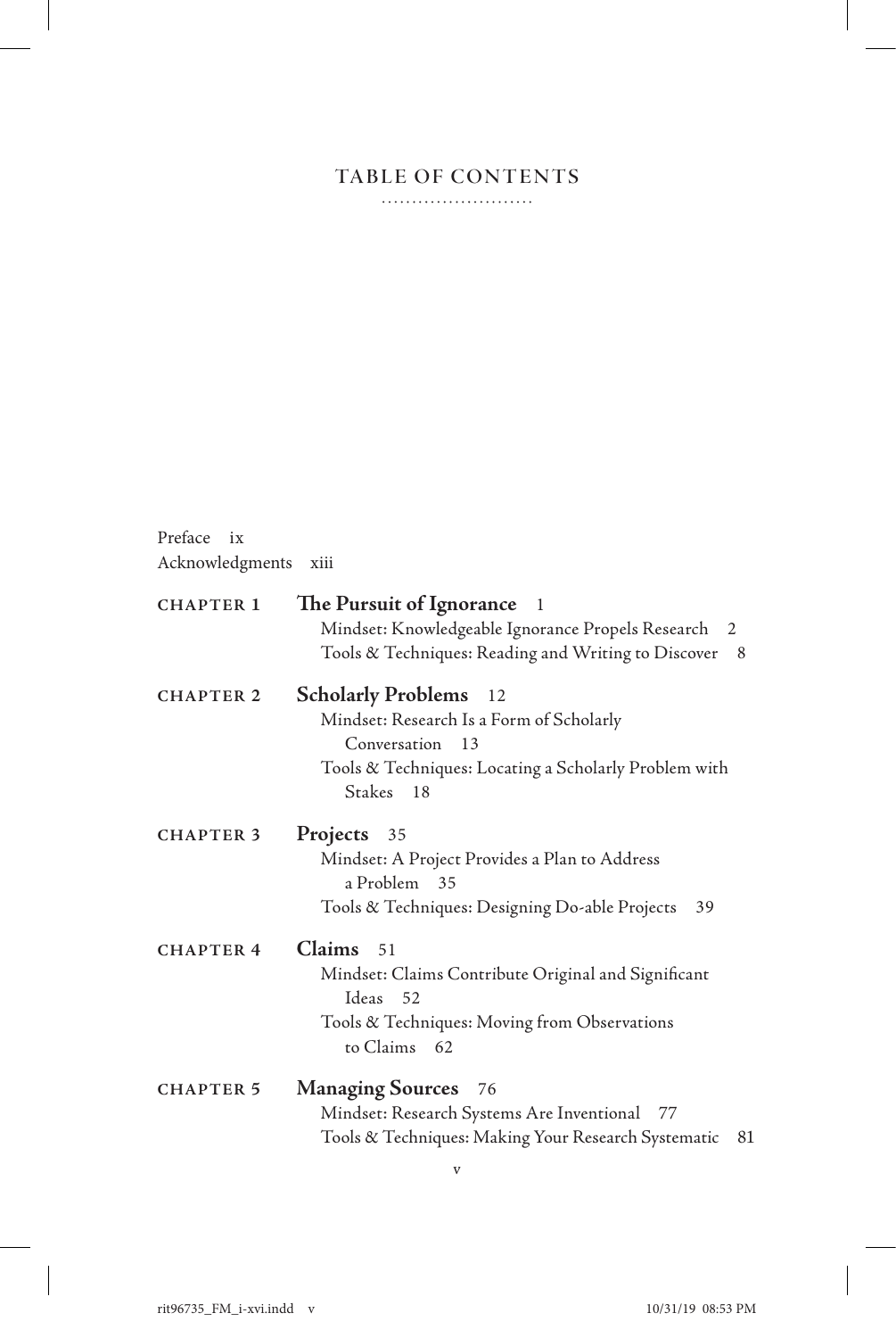### vi Table of Contents

 $\overline{\phantom{a}}$ 

| <b>CHAPTER 6</b>  | <b>Selecting Sources</b><br>88                                                                                                                                      |
|-------------------|---------------------------------------------------------------------------------------------------------------------------------------------------------------------|
|                   | Mindset: Source Selection Shapes the Conversation<br>89<br>Tools & Techniques: Searching for Functional Sources<br>96                                               |
| <b>CHAPTER 7</b>  | <b>Reading and Note-Taking</b><br>110<br>Mindset: Scholars Read Strategically<br>111<br>Tools & Techniques: Reading to Write<br>115                                 |
| <b>CHAPTER 8</b>  | <b>Getting Things Written</b><br>134<br>Mindset: Scholars Write to Think<br>134<br>Tools & Techniques: Writing to Think and to Polish<br>140                        |
| <b>CHAPTER 9</b>  | Feedback<br>149<br>Mindset: Scholars Seek Feedback That Keeps Them in<br>Control 150<br>Tools & Techniques: Asking for, Using, and Giving<br>Feedback 152           |
| <b>CHAPTER 10</b> | Structure<br>163<br>Mindset: Different Structures Serve Different<br>163<br>Purposes<br>Tools & Techniques: Structuring to Serve Writers<br>and Readers 171         |
| <b>CHAPTER 11</b> | <b>Integrating Sources</b><br>192<br>Mindset: Scholars Advance Their Projects by Responding<br>to Others<br>193<br>Tools & Techniques: Incorporating Sources<br>199 |
| <b>CHAPTER 12</b> | <b>Analyzing Sources</b><br>217<br>Mindset: Analysis Turns Observations into Evidence<br>218<br>Tools & Techniques: Generating Interesting Analysis<br>227          |
| <b>CHAPTER 13</b> | <b>Citing Sources</b><br>237<br>Mindset: Scholars Rely on the Integrity of Their<br>Peers<br>237<br>Tools & Techniques: Citing Sources with Principle<br>244        |
| <b>CHAPTER 14</b> | Authority<br>253<br>Mindset: Scholars Create Their Authority<br>on the Page 254<br>Tools & Techniques: Conveying Authority<br>258                                   |
|                   |                                                                                                                                                                     |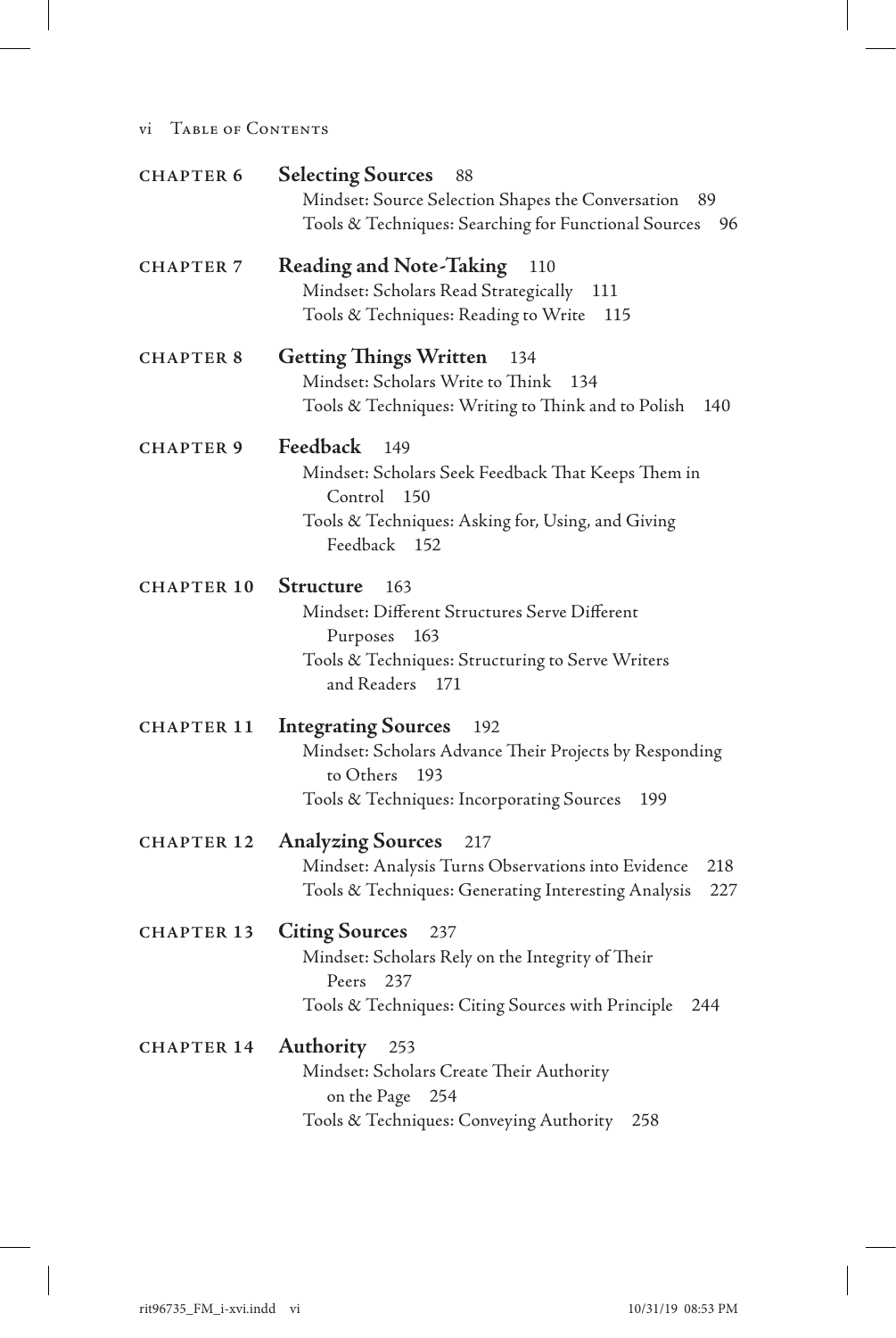#### **CHAPTER 15 Style** 269

Mindset: Scholars Make Stylistic Choices to Serve Readers 269 Tools & Techniques: Reducing Ambiguity and Rewarding Attention 274

## **CHAPTER 16 Going Public** 295

Mindset: Published Writing Shapes the Public Sphere 295 Tools & Techniques: Making Ideas Public 298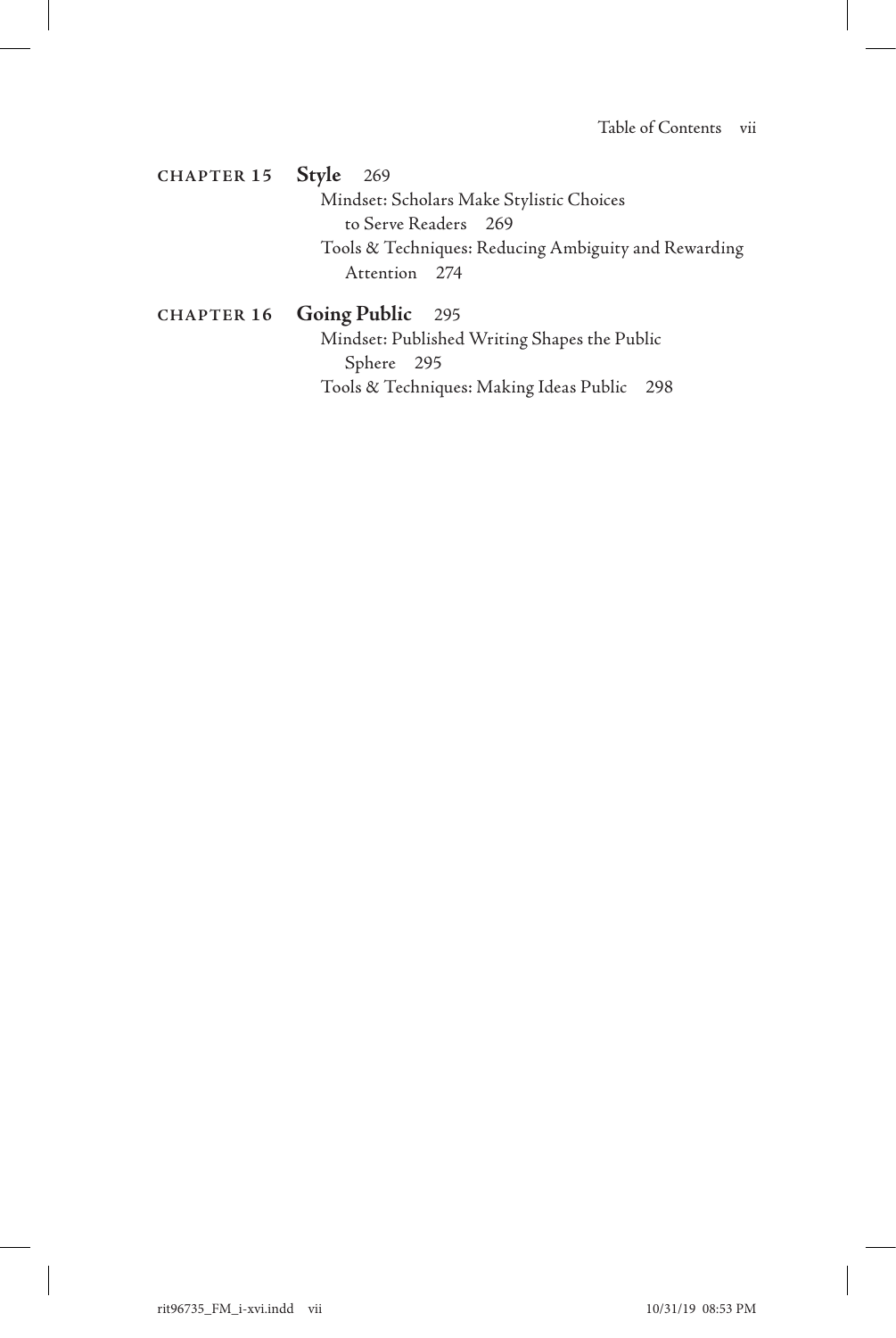$\overline{\phantom{a}}$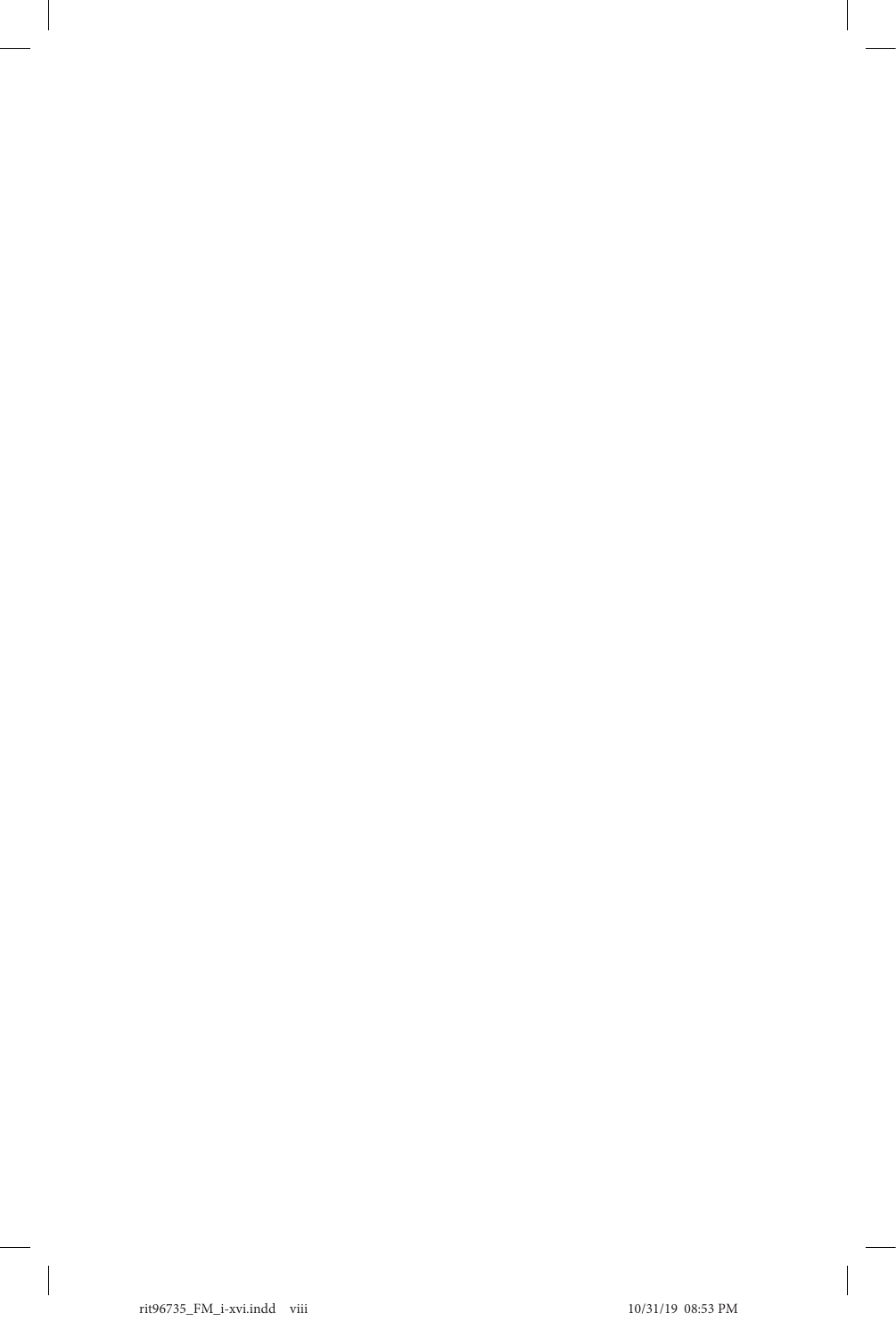#### **PREFAC E**

We begin this book with a problem: we set out to write a straightforward, linear guide to something that is neither straightforward nor linear—academic writing. Some years ago, this problem came alive for us when we began talking about the gaps between how we taught our students to write and how we approached our own writing. While we taught our students rather formulaic strategies that would approximate academic writing—find a controversy you're passionate about; take a strong stand; place a thesis statement in your introduction; begin paragraphs with topic sentences—we seldom use those strategies in our own projects. We instead start our research with questions sparked by reading others' research; we think about crafting responses to those questions that move the larger scholarly conversation forward; we look for gaps and complications. We wondered if our students experienced academic writing as we do: creative, exploratory, and often exciting. Since those early conversations, we have worked on teaching writing and research in ways that are less mystified and more real.

So we set out to write a guide that introduces academic writers undergraduates, graduate students, and other researchers—to the often surprising realities of how seasoned scholars research and write. Though the book contains a fair amount of practical advice, this is not an advice book. Merely describing what works for *us* would capture only our personal preferences or idiosyncrasies. Instead, our project here is to present a transparent, principled, research-based description of how

ix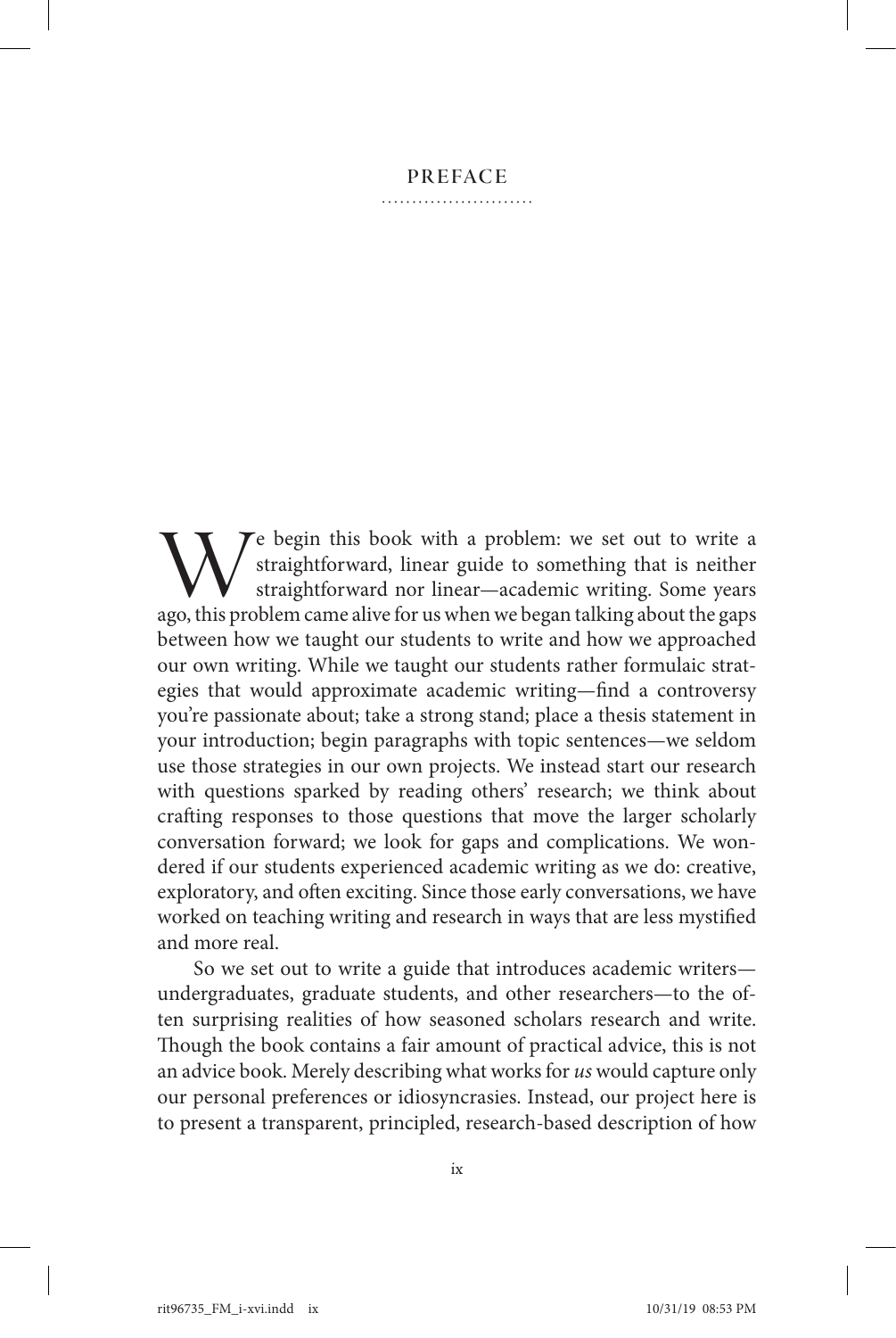x Preface

scholars actually get things written. We offer here not unbreakable rules but a mindset, not formulas but tools and techniques.

To fulfill this project, we looked to research in writing studies, cognitive psychology, educational psychology, and applied linguistics to answer questions such as, "How do scholars come up with ideas?" and "How do researchers read their sources?" We also invited a host of published researchers to describe how they approach their writing. You'll find narratives from scholars in neurobiology, writing studies, law, literary studies, media studies, library science, music, engineering, and creative nonfiction. Together, these voices suggest the ways that people can read and write themselves into belonging in a scholarly community.

We've divided each chapter into two sections:

*Mindset*: The first section of each chapter explains how researchers think through various challenges. We offer here the principles, attitudes, and approaches that scholars bring to their research.

*Tools & Techniques*: The second part of each chapter presents practical strategies that researchers use at various stages of academic writing. We describe scholars' reading methods, research techniques, and writing practices that you can apply to your own projects.

Each chapter also includes the following features that take you inside scholars' writing practices:

- *A Scholar's Story*: These short narratives highlight expert researchers' own experiences when tackling common challenges in the research process. You'll see that research can be humbling, maddening, and revelatory even for the experts. These stories illustrate the ways that professional scholars use the same strategies we describe.
- *Key Terms*: We define the words that describe the sometimes difficult to identify but crucial concepts and components that drive academic writing.
- *Practice*: Throughout the book, we offer quick exercises for readers to practice honing the skills we describe.
- *Research on Writing*. We highlight research in the fields of writing studies, rhetoric, psychology, and linguistics to explain the ideas that inform scholars' approaches to writing, research, and thinking. Each includes a takeaway, showing how you might apply the research to your own writing.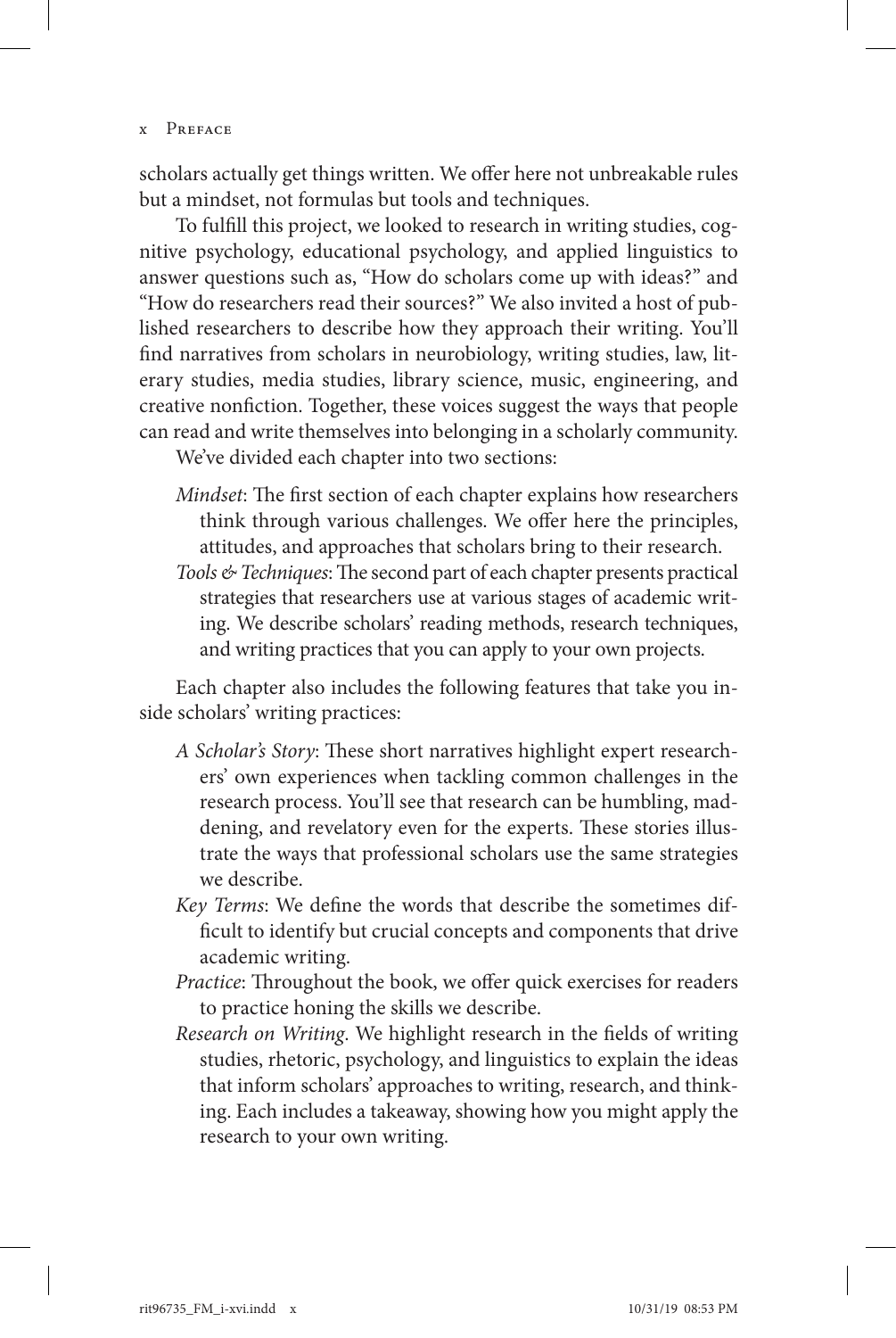- *Myth vs. Reality*. This feature dispels common misperceptions about writing—misperceptions that can inhibit your ability to move forward, such as "A thesis statement must be one sentence long," "It's always inappropriate to use 'I," and "Researchers start with a claim."
- *Common Pitfalls*: We describe typical ways that research can go wrong, and we share strategies that scholars use to avoid these pitfalls.
- *Time Savers*: This feature offer tricks and tools scholars use to avoid wasting time with unfocused or inefficient work.
- *Turn to Your Research*: Chapters end with a feature that prompts you to apply concepts and strategies to your own research project.

Writers who are newer to academic research may find the gap between their own writing and published writing daunting. Published writing often appears to present brilliant thinking with ease. However, during the writing process, the scholars who publish are themselves learning, experimenting, writing and rewriting (and rewriting some more), asking for help, and sometimes running into road blocks. This book is our effort to take you behind the scenes of scholars' writing in order to dispel the notion that only people born brilliant can be academic writers. Rather, successful scholars practice principled strategies that anyone can adopt in order to craft academic writing that matters.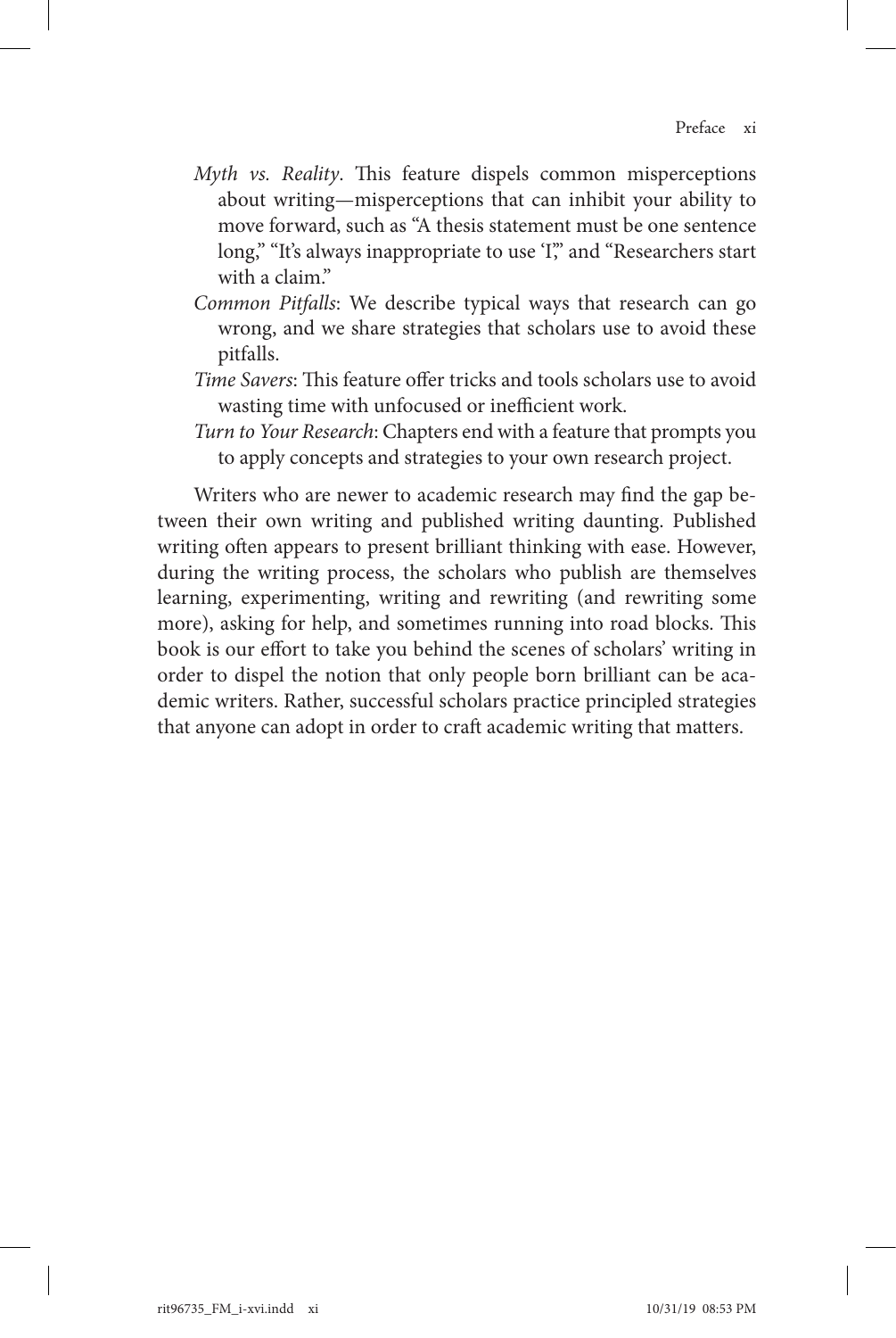$\overline{\phantom{a}}$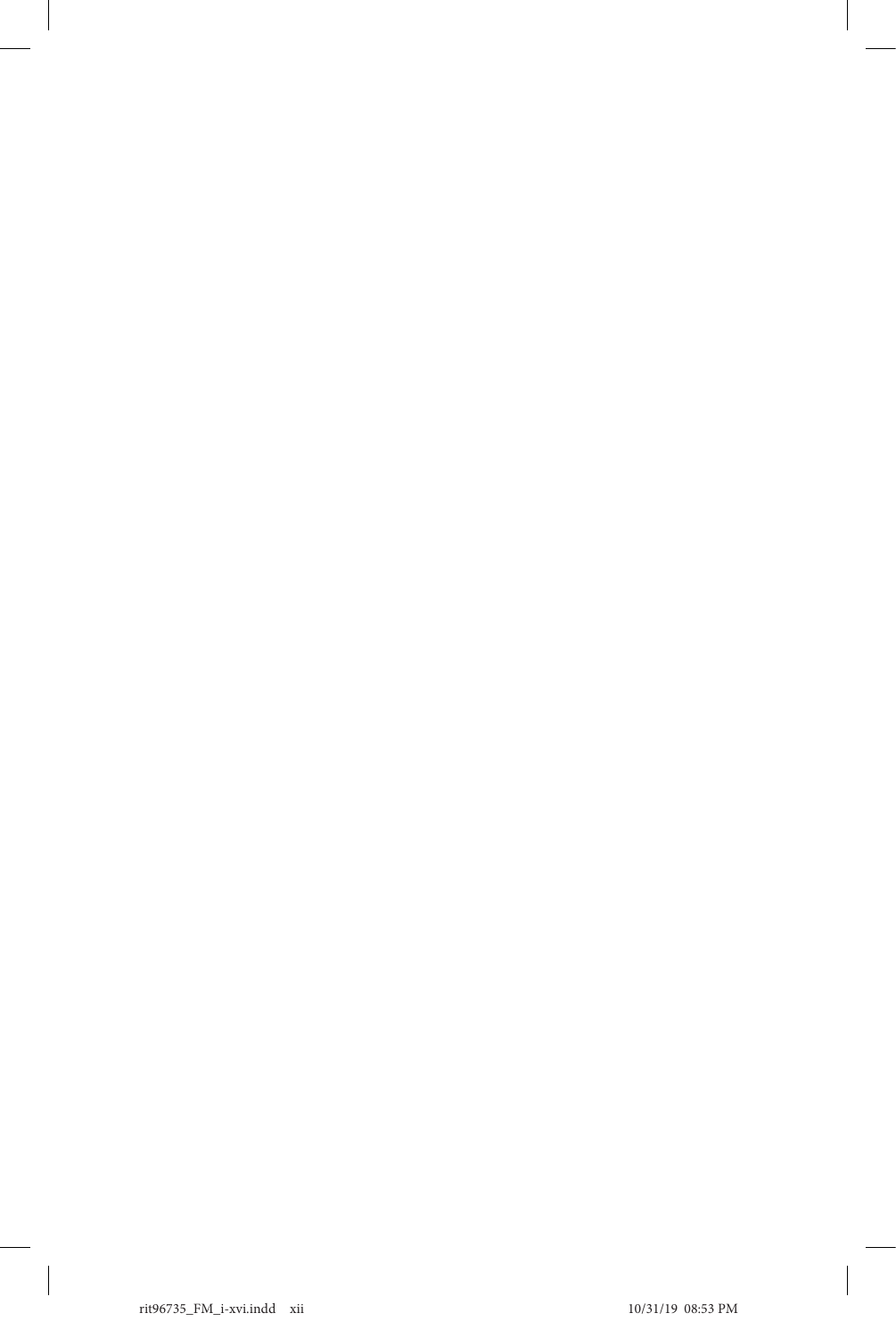#### **ACKNOWLEDGMENTS**

On't let the cover of this book fool you. While it lists just two au-<br>thors, many people contributed their wisdom and effort. These<br>acknowledgments reflect the advice we give in the book, which<br>is to seek out many perspect thors, many people contributed their wisdom and effort. These acknowledgments reflect the advice we give in the book, which is to seek out many perspectives that challenge us to complicate thinking and clarify writing. We're fortunate to have a generous community in which to do that.

Our closest collaborator was Shyanne Figueroa Bennett. As our research assistant, Shyanne read every word of this manuscript multiple times and helped us not only catch mistakes but sharpen our explanations. We relied on her keen-eyed notes in the margins to better envision how readers would experience each chapter. In future years, we look forward to reading books with her name on the cover.

Our thinking about writing and teaching has been shaped in profound ways by our colleagues in the Columbia University Undergraduate Writing Program—Nicole Wallack, Glenn Michael Gordon, and Jason Ueda—whose thoughts have helped shape this book, likely in more ways than they realize. We hope that the pages that follow capture some of the wisdom and compassion they bring to their work every day.

Throughout this process, we have also relied on Undergraduate Writing Program colleagues to read chapter drafts and talk through the challenges of putting slippery concepts into accessible language. Thank you to Allen Durgin, Vanessa Guida, Valerie Seiling Jacobs, Xander Landfair, Simon Porzak, Abby Rabinowitz, Hal Sundt, Avia Tadmor,

xiii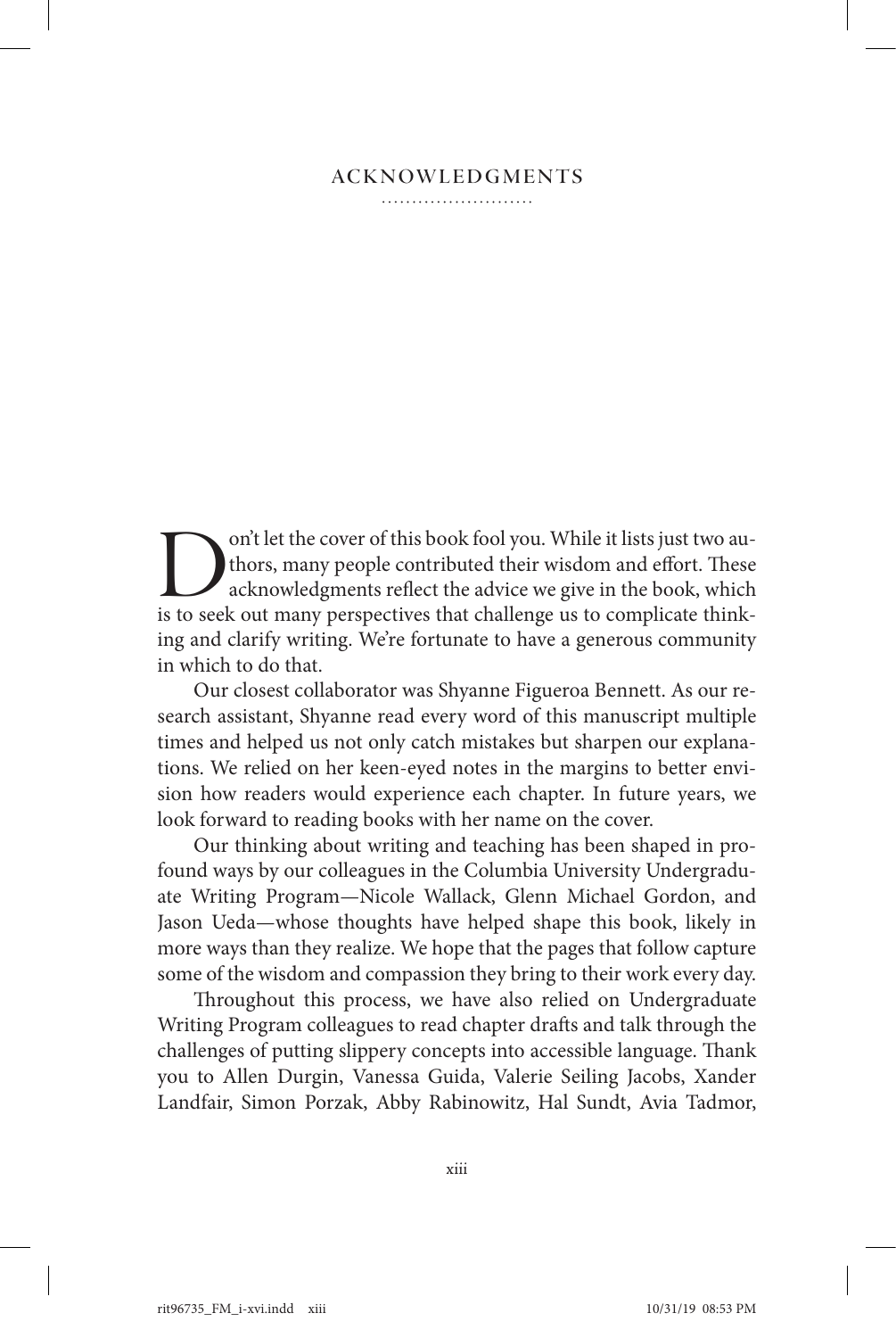Rebecca Wisor, and Tana Wojczuk for many illuminating conversations and much encouragement.

Writing a book takes the luxury of time. Alan Stewart, Nicole Wallack, John Stobo, and the Columbia University Department of English and Comparative Literature championed this project and made it possible for us to carve out that time. We do not take for granted our good fortune to have found ourselves in such a supportive department.

We are avid users of the Columbia University Writing Center. The consultants there gave us many hours of their time. Kirkwood Adams, Maria Baker, Mira Baum, Samantha Caveny, Sam Chanse, Tara Gallagher, Rachel Greenspan, Priyanka Mariwala, Alyssa Pelish, Bridget Potter, Steve Preskill, Noah Shannon, and Shelby Wardlaw all moved this book forward with their thoughtful feedback.

We relied on a tremendous amount of support from colleagues, friends, and family while we wrote this book. Advice and inspiration came from John Brereton, Ellen Crowell, Rosa Eberly, Lester Faigley, Karin Gosselink, Alfie Guy, Briallen Hopper, Celerstine Johnson, Alyssa Mendelsohn, Bill Mendelsohn, Joan Mullin, Ken Ritzenberg, Eliana Schonberg, Fred Strebeigh, and Ryan Wepler. Thanks go particularly to Mookie Kideckel, Susi Ritzenberg, and Matt Wildman, who read chapter drafts to help us see how people inside and outside academe would respond to our ideas.

In the early stages of writing the book we made a list of scholars we admire: those who not only produce compelling scholarship but have rich language for thinking about writing. This dream team—Renee Brown, Nicholas Chong, Ellen Crowell, Brian Fallon, Stuart Firestein, Richard Thompson Ford, Elisabeth Heard Greer, Briallen Hopper, Kelly Kessler, Jessica Lott, Sharon Marcus, Elizabeth Matthews, Elizabeth Mintie, Anice Mills, Elsa Olivetti, and Simon Porzak—took time from their own research and teaching to contribute Scholar's Story pieces for this project. Their contributions represent the commonality of scholars' experiences whether they be senior researchers, graduate students, or undergraduates and whether they come from community colleges or research-focused universities.

Working with Oxford University Press has been a pleasure. We thank Carrie Brandon, who was the book's first supporter. Garon Scott carefully shepherded the project through its long middle stages. And we